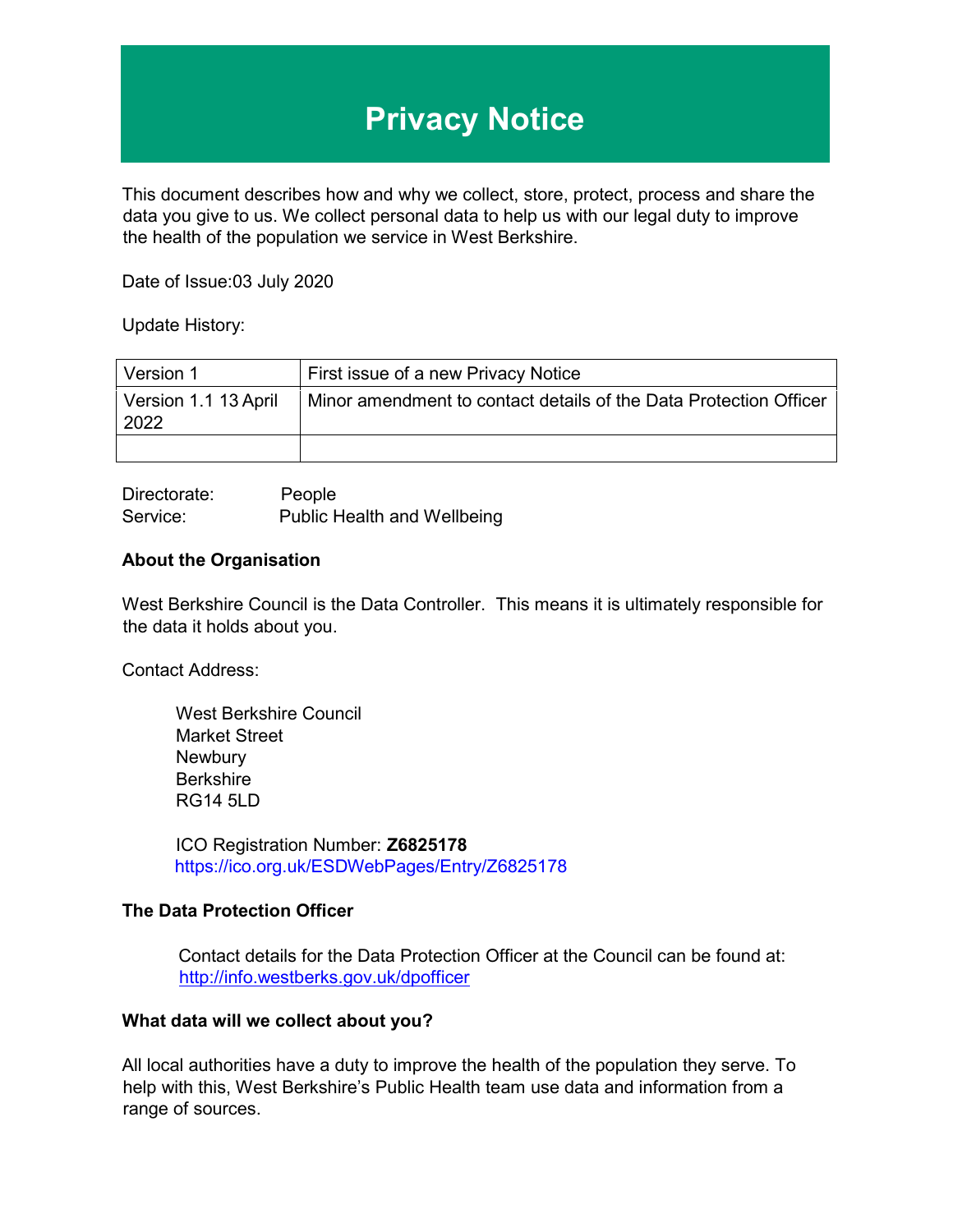This includes information collected at the registration of a birth or a death and client or customer use of provider services as commissioned by West Berkshire Council. This helps us to understand more about the health and care needs of the population/s in our area.

The exact data we collect, process or share is very much dependent on the type of activity we're undertaking, or the type of service you are accessing, but can be assumed broadly to include one or more of the following:

- Your name
- Your address
- Your contact details (for instance a phone number of email address)
- It may also include details about your health, services you access or need to access

## **What will we use your data for?**

We use the data as part of our duty to try and improve the health of the population of West Berkshire.

If the data can be used in a way that does not identify you (for instance for reasons of research or statistical analysis) then we will do so by aggregating it (combining it with other data and therefore making it impossible to identify you) or anonymizing it (removing anything that relates to you as an individual).

The reasons we might use this data could be, for instance, to measure the health, mortality, morbidity and care requirements of our population, allowing us to plan and deliver health and care services in a coordinated and efficient way.

It is possible that we will also collect or process data that does identify you individually. This could be for a number of reasons – it could be that you give us consent to do so, it could be that there is a legal reason why we must, or it could be that it is a matter of someone's vital interests (a "life or death" reason). It could also be to coordinate a response to an emerging public health issue as part of a wider response or recovery.

Processing and collection will be carefully controlled; the reasons for this are explained below ("Why is the Council Doing This").

## **What we won't use your data for**

We won't:

- Sell your data
- Use it for commercial purposes
- Use it to make decisions about you, the services you access or might need without your explicit knowledge
- Use it to make automated decisions about your eligibility for services
- Use it to sign you up for emails, newsletters or other contact that isn't directly related to the reasons we have collected it, or why it was shared with us

## **Who will see your data?**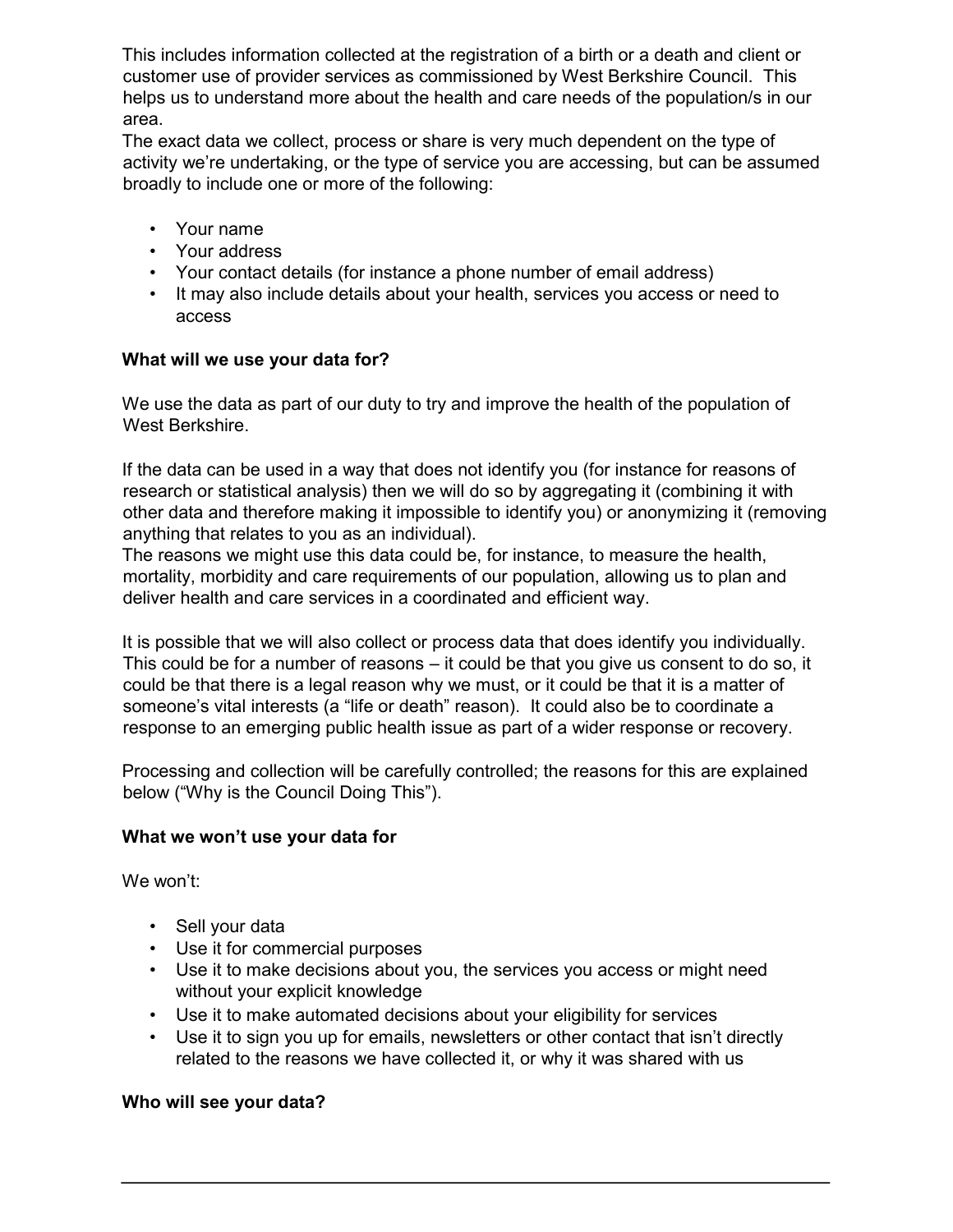Your data will be held by West Berkshire Council's Public Health and Wellbeing service. On occasion, again depending on the kind of activity we are undertaking, it may be necessary to share or transfer your data to third party organisations. These would most normally be the NHS (for instance clinical commissioning groups), other member authorities within of Public Health for Berkshire, Public Health England, or in rare cases where criminal activity is involved or suspected, the police force.

## **Why is the council doing this?**

West Berkshire Council Public Health and Wellbeing is processing your data legitimately with regard to the legal bases described in the General Data Protection Regulations (GDPR).

Firstly, we have a legal requirement (GDPR Article 6(1) c) to process some data for specific activities, described in:

- Section 42(4) of the SRSA (2007) as amended by section 287 of the Health and Social Care Act (2012)
- Regulation 3 of the Health Service (Control of Patient Information) Regulations 2002

Secondly, as a public authority, we are charged with undertaking activities in the public interest (GDPR Article 6(1)e) and this processing would count as legitimate as a result.

We may also process your data with your explicit consent in some circumstances, or with a view to creating a contract between you and a separate service. You'd be told about this at the time.

## **How long will your data will be kept?**

Your data will not be kept any longer than necessary. You can check how long the organisation will keep each type of data against West Berkshire Council's retention schedule (www.westberks.gov.uk/retention ).

## **How is your data stored and processed?**

Unless otherwise stated, your data will be held on the council's computer network and will be protected using up-to-date technical and organisational security measures.

## **Transfer overseas**

Your data will not be stored or sent outside of the UK.

## **Your rights**

You have a number of rights when it comes to the data we hold about you. These are detailed on our request form (www.westberks.gov.uk/dprequest ) that also allows you to make a request for us to take action about something.